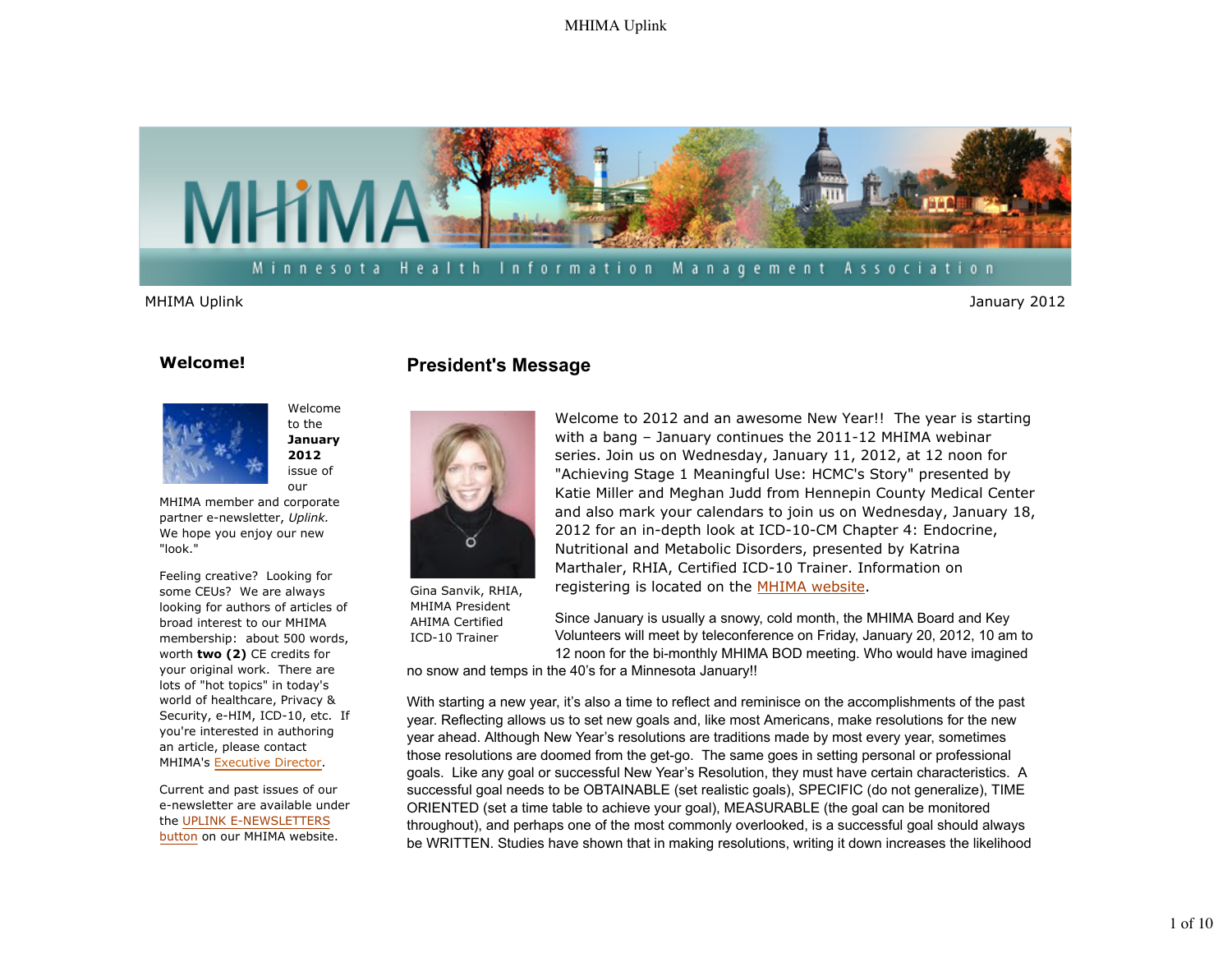of us making a change. It's a powerful notion - thinking the new year provides us the clean slate to set our achievable (written) goals.

What would you personally like to accomplish in 2012? Whether your goal is to lose weight, exercise regularly or stop smoking, it's nice to plan and set goals for the year ahead, both personally and professionally. I challenge you to set a MHIMA resolution for 2012. It could be as simple as telling someone about the Health Information profession, authoring an article in MHIMA Uplink, nominating or running for a MHIMA position. There are many committees working hard on a variety of projects and activities which would love more members. If you are interested in volunteering on a committee, please send a note to Myrna Wells-Ulland, and she will forward that information to the Committee or Project Chair(s). Or if you, or someone you know, is interested in running for an office, please contact our chair of the MHIMA Nominating Committee, Sue Jensen, before January 27th. And of course, all of our resolutions should include the opportunity to attend the MHIMA annual meeting "Mapping the Future of HIM" in April 25-27th at the DoubleTree by Hilton Hotel Bloomington.

Let's make this year the year we all make good on our New Year's resolutions. What are you going to do to make this year your best yet? Make it count!!

**Gina** 

Back to Top

# **A Message from Gina Sanvik and Sue Jensen MHIMA Executive Director Transition**

The MHIMA Board would like to thank Myrna Wells-Ulland for all of the hard work and extraordinary dedication to our association for the past several years. It's hard to put into words the gratitude for the support Myrna has given MHIMA. Changes are inevitable and it's difficult to accept her resignation as our current Executive Director. However, the MHIMA Board of Directors and the MHIMA Executive Director Search Committee are excited to inform our membership that Deb Switzer from Cromwell, MN has been selected for the position of MHIMA Executive Director. Deb will begin on March 1, 2012. Myrna will continue to work in the Executive Director position until Deb is trained and transitioned. Deb is a Registered Health Information Administrator (RHIA) and has worked in a variety of healthcare settings. Please help us welcome Deb to her new position. Here is a note from Deb to the membership:

#### *Dear MHIMA Membership:*

*I am very excited and honored to be chosen to serve as the Executive Director for MHIMA. I will do my best to continue MHIMA's strong tradition of service to you, its members. I have served in various management roles throughout the past three plus decades. My experiences include managing*

# **MHIMA Vision & Mission**



**Vision:** The Minnesota Health Information Management Association, together with AHIMA, will set the standard and be the recognized leader in health information management practices, technology, education, research, and advocacy.

### **Mission:** MHIMA is

committed to the professional development of its members through education, networking, and life-long learning. These commitments promote high quality health information and benefit the public, health care providers, and other clinical data users.

#### Back to Top

# **2012 MHIMA Annual Meeting**

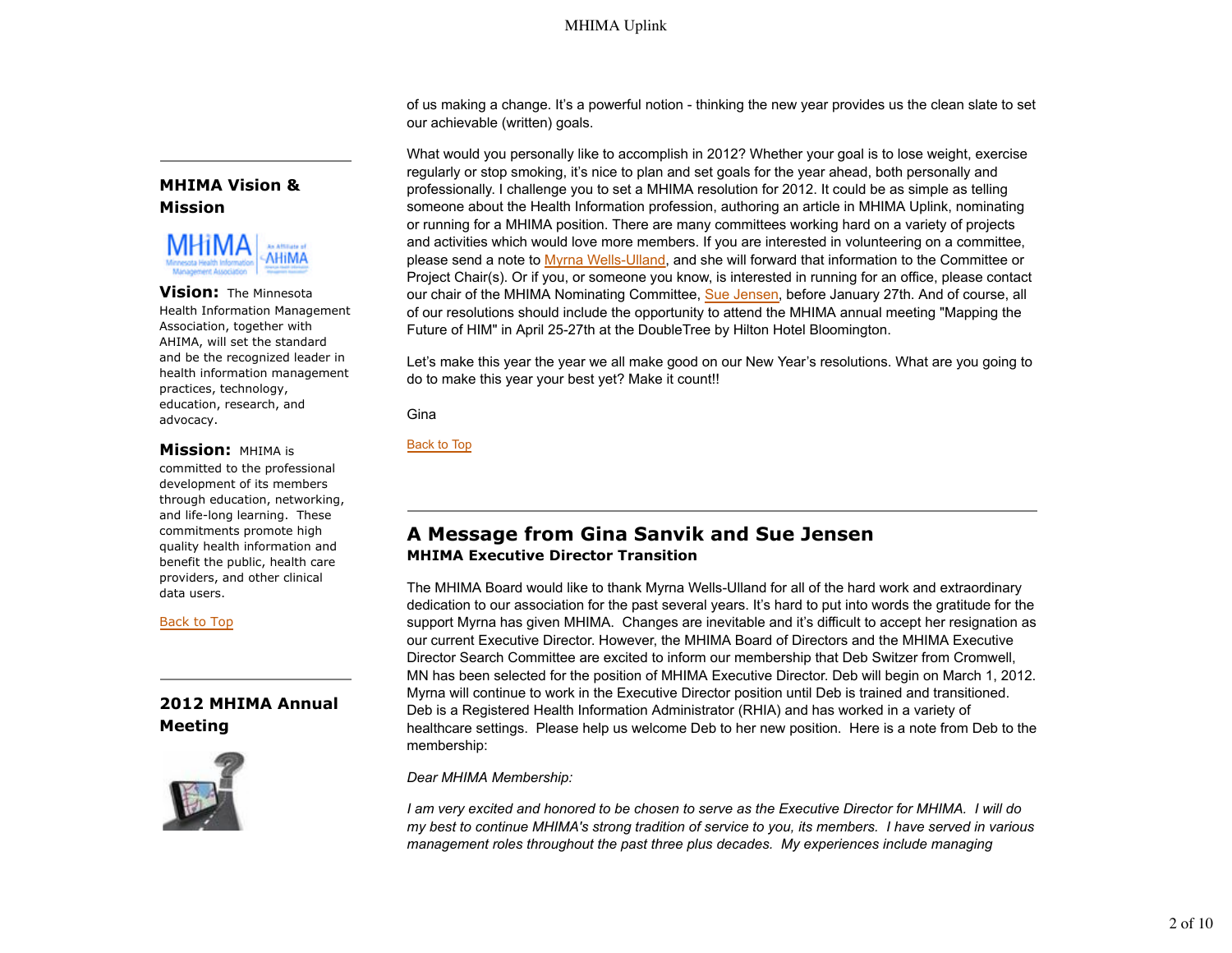#### **"Mapping the Future of HIM"** April 25-27, 2012

Bloomington, MN

It's not too early to start thinking about the 2012 MHIMA Annual Meeting! The speaker line-up includes many great local and national speakers such as Mary Brainerd from HealthPartners, Jeanne Sexson, Mitch Kusy, Dr. James Kennedy, Michelle Dougherty, AHIMA's new CEO Lynne Thomas Gordon, Anne Tegen and more.

The meeting will be held at the DoubleTree by Hilton Hotel in Bloomington, MN.

Click here to view the current Program Agenda.

You can book your room online now through April 7, 2012 with MHIMA's room reservation block.

Online attendee registration has opened. Click here to register securely online. Early registration closes on 4/7/12.

Visit our 2012 Annual Meeting web page for more details.

Back to Top

# **New Healthcare Administration Concentration from CSS**

The College of St. Scholastica announces that in January,

*several small rural hospital medical records departments (wearing many hats), managing large skilled nursing facilities, and managing front office and HIM in a community health center. In all of these roles, my HIM background has provided me with excellent understanding and ability to tackle the various challenges and opportunities to move forward in improving health care operations. In addition to management roles, I have served on a variety of professional organizations, the most notable being the Care Providers of Minnesota Board. I was also appointed to the Minnesota E-Health Task Force to represent long term care. I have maintained faithful membership in MHIMA, and have always turned to MHIMA for help and always received support when needed.* 

*This is an exciting time to be a part of the HIM industry. Now that more and more providers are adopting electronic health records, the payers and government are doubling and tripling their demands for information. The specialized knowledge of HIM professionals is needed to help organizations guide their way through the various data quality/integrity and reporting challenges.* 

*Our members are becoming more and more specialized, and the responsibilities for our members are expanding. It is my goal to work with the MHIMA officers, committees, and contributors to continue MHIMA as a thriving association, dedicated to meeting your needs and advocating for you.* 



Deb Switzer,

RHIA *On the personal side, I am married to Rob. Between us we have 10 children, and 11 grandchildren. We live on 80 acres in Cromwell, MN where we love to tinker in the shop, raise flowers and vegetables, and work in the woods gathering firewood. We have a Harley, and we especially love singing karaoke. I direct the church choir, and Rob and I coordinate the local Harvest Fest parade in September.* 

*Sincerely,*

*Deb Switzer, RHIA*

Once again, the MHIMA Board and Executive Director Search Committee are thrilled to have Deb join MHIMA in the Executive Director role. We will keep the membership notified regarding changes and if you have any questions during this time of transition, please feel free to contact Gina Sanvik or Sue Jensen.

### THANK YOU, MYRNA, AND A WARM WELCOME TO DEB!

### Back to Top

# **MHIMA's Lunch & Learn Webinars**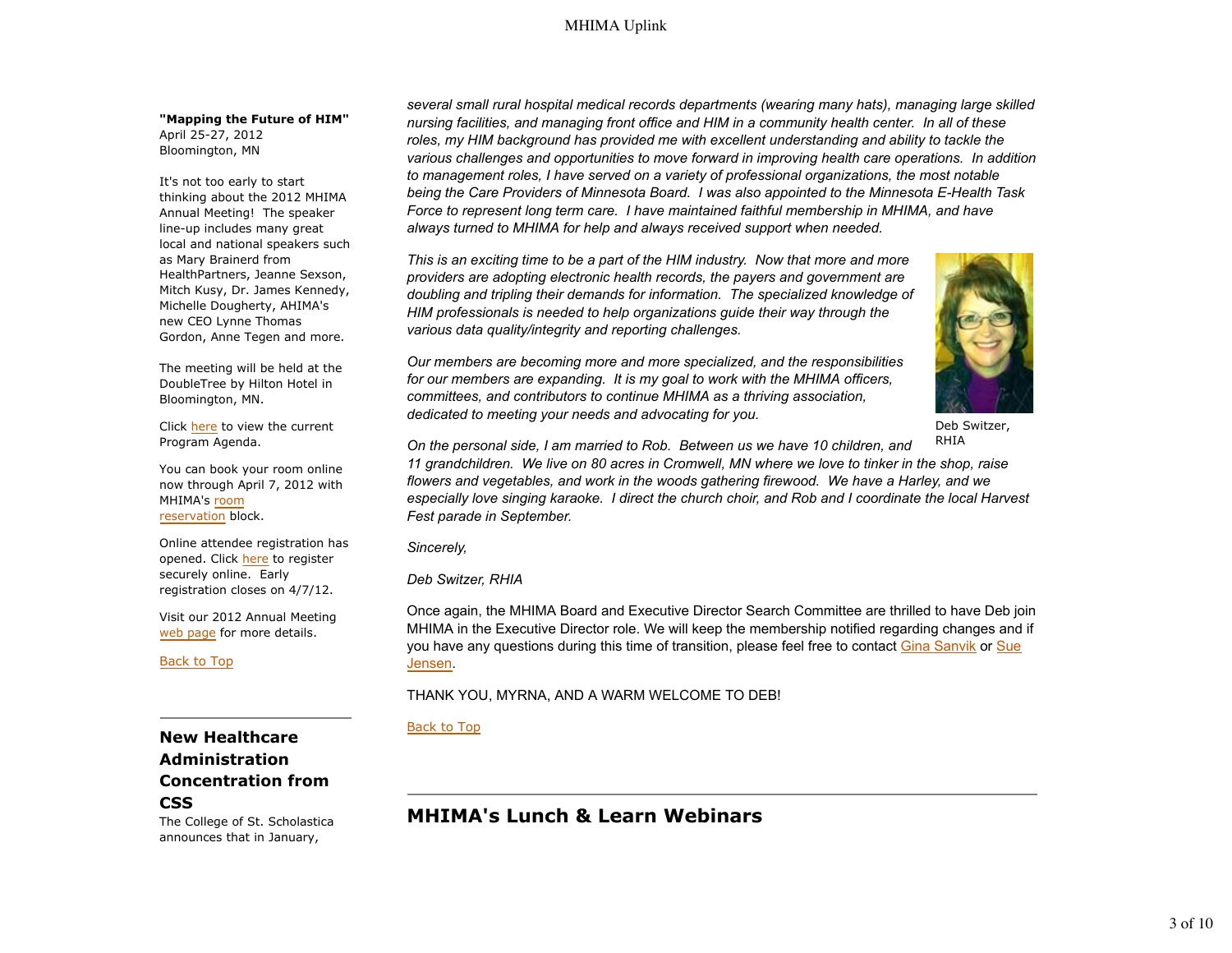2012, they will offer a new Healthcare Adinistration Concentration (HCA) that prepares graduates to be the next generation of leaders in a rapidly evolving healthcare industry. This program is 100% online and geared toward nontraditional students who work in healthcare admin but don't have a four-year degree. Click here for more information from their recent news release.

#### Back to Top

#### **ICD-10**

**Coding Tip of the Month:** In ICD-10 CM, Eyes and Ears have their own



chapters; they're not part of the nervous system chapter as in ICD-9 CM.

#### **Planning Tip of the Month:**

Research has shown that the combination of intensive computer use and work demands has resulted in an increase in computer related injuries such as neck, back and arm pain, numbness, tingling and exhaustion. As the changes in ICD-10 roll out, consider planning some ergonomics sessions to help reduce the physical stress.

#### **AHIMA ICD-10 Academy is Coming to MN!**

MHIMA is pleased to announce that Minnesota has been chosen



MHIMA's Lunch & Learn Webinars continue. You can find the complete schedule of events and registration information by clicking here.

Katie Miller and Meghan Judd from Hennepin County Medical Center will present two webinars in early 2012: **"Achieving Stage 1 Meaningful Use:** 

**HCMC's Story"** on January 11th, and **"Stage 2 and 3 Meaningful Use Preparation: HCMC's Story"** on February 22nd. Registration is open for both.

Our ICD-10 Trainer, Katrina Marthaler, has four ICD-10 CM webinars scheduled between January and March. The next webcast will be on January 18th: **An In-Depth Look at Endocrine, Nutritional and Metabolic Disorders**. Registration is open for all remaining ICD-10 CM webinars.

Our webinars presented this year, and those from the past year, have been recorded and a DVD is available for purchase if you could not attend the live event. Visit the MHIMA website and click on the Education button/Online Learning for complete details on signing up for live webcasts or ordering recorded webinars.

Archived versions are available for \$49 for members, or a package of three for \$129. If you're looking for basic information to acquaint you with ICD-10 and its impact on our coding environment, consider our archived webcasts. All of the ICD-10 webinars qualify for the required ICD-10 CEUs for AHIMA credential holders.

The MHIMA webinar series is an opportunity to pick up needed information as well as earn CEUs at a very reasonable rate, and our presentations reach our members all across the state. We hope you take advantage of our webcasts!

### Back to Top

# **MHIMA Nominating Committee Seeks Nominations**

The MHIMA Nominating Committee, chaired by Sue Jensen, is seeking names of individuals who are interested in having their names placed on the ballot for our MHIMA 2012 election. Positions open are:

President-Elect (a 3-year term)

Secretary (a 1-year term)

Delegate Directors - two positions (a 2-year term)

Audit Committee - two positions (a 2-year term)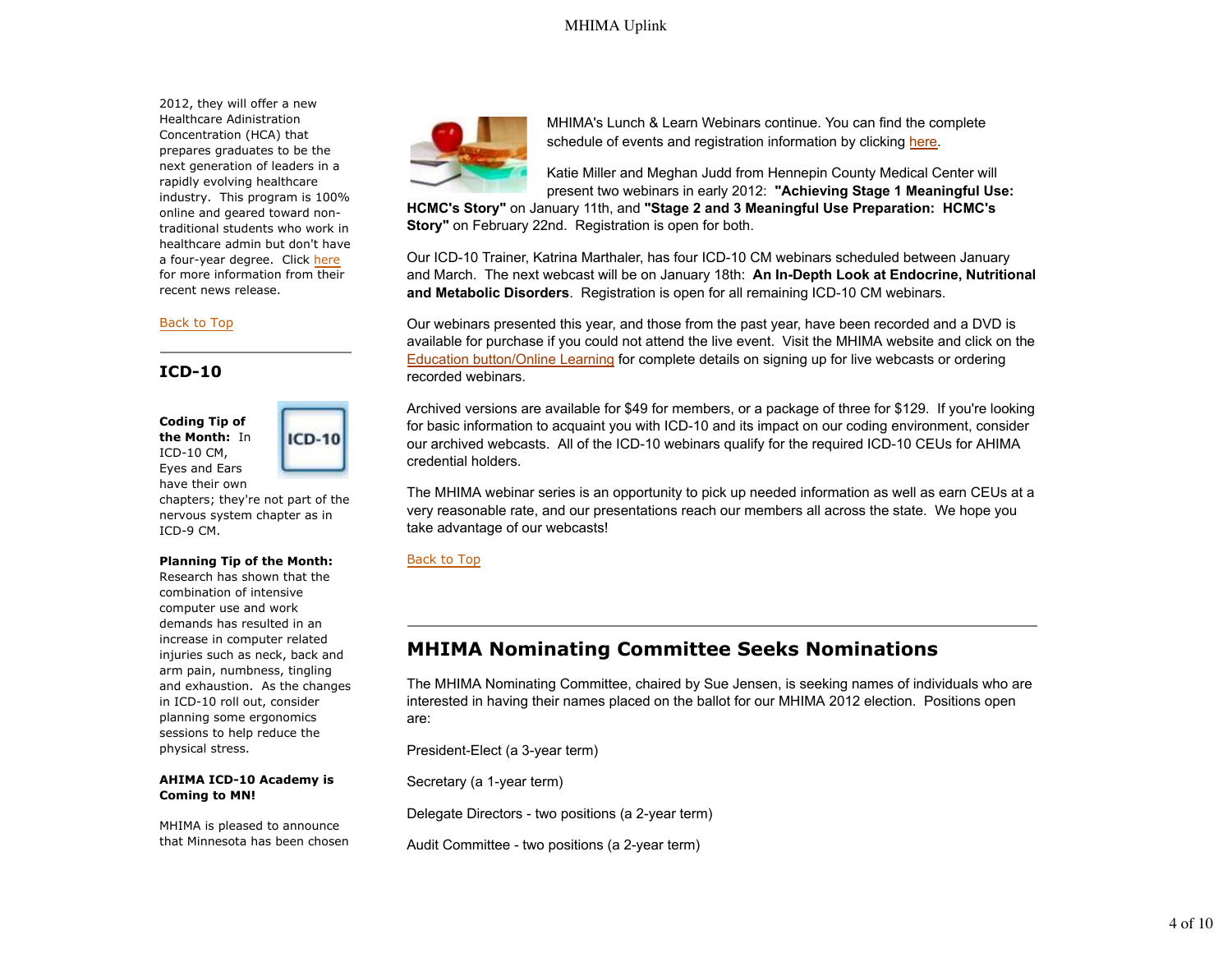as a site for a 2012 AHIMA Academy for ICD-10 CM/PCS. The date has been set for August 8-10, 2012. The hotel location will be in Minneapolis and is still being negotiated by AHIMA.

The ICD-10 Academies are very popular events for training in ICD-10 CM/PCS and tend to fill up fast. Registration is now open. Click here for more information.

Back to Top

# **Staying Connected with MHIMA**

Want to stay connected with MHIMA? Be sure your AHIMA profile information is up-todate.

When is the last time you reviewed the information in your AHIMA profile? Have you changed positions? Do you have a new email address? Have you recently moved? MHIMA depends on the member information in your AHIMA profile on a regular basis, including how we communciate with you.

Take a couple of minutes today and visit the AHIMA website, log in with your seven-digit AHIMA member number and your last name, and click on "My Profile/Dues Renewal." Review all of the sections and update any old information.

In the section for **Component**

Nominees for President-Elect must have been a MHIMA board member within the last five (5) years, a MHIMA committee chair within the last three (3) years, or active in an AHIMA volunteer role within the last three (3) years. Delegate Director nominees must have been a MHIMA committee chair, held another elected office, or have been a regional officer within the last three (3) years.

All nominees must be active MHIMA members with an AHIMA-approved credential. The election occurs in March 2012 and the elected positions take office on July 1, 2012. If you are interested, or if you want to recommend someone for consideration, please contact Sue Jensen no later than January 27, 2012.

Back to Top

# **2012 MHIMA Distinguished Member**

The MHIMA Nominating Committee is seeking your recommendation for an individual deserving of being recognized as MHIMA's 2012 Distinguished Member. This is a way to recognize excellence within our professional association. The 2012 Distinguished Member will be celebrated on April 26, 2012 at our Annual Meeting at the DoubleTree by Hilton Hotel Bloomington.

Submit names of nominees by February 17, 2012 to Sue Jensen. To view the distinguished member criteria, including a list of previous MHIMA Distinguished Members, click here.

### Back to Top

# **MHIMA 2012 Scholarship Program**

MHIMA is pleased to announce the opportunity for eligible students to apply for our 2012 MHIMA Scholarship Program. This scholarship is based on merit and not on financial need.

Who is eligible to apply for a scholarship? A MN resident, or an AHIMA member with MN designated as their state,

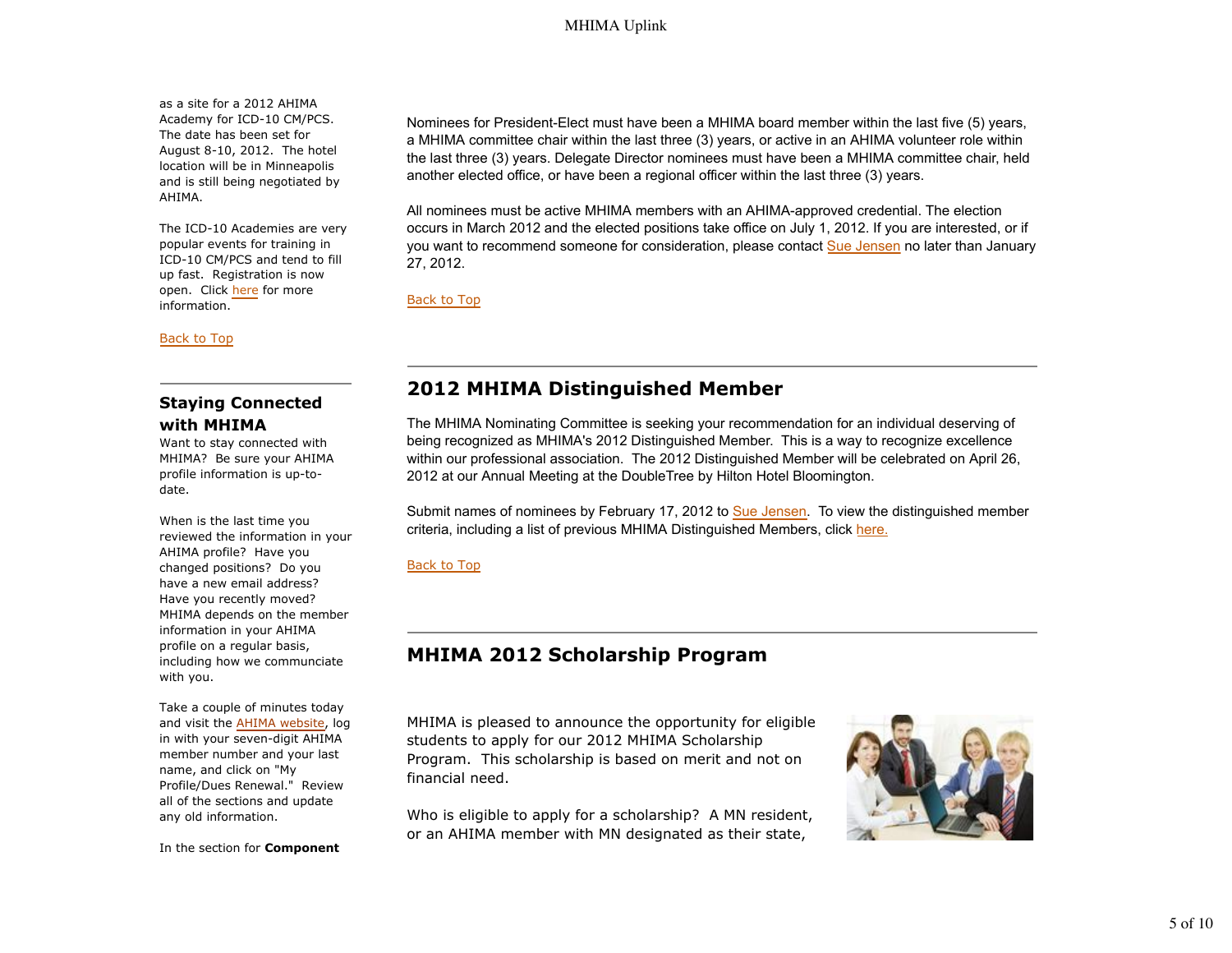#### **State Association (CSA)**

**Selections**, may we ask that you check "YES" to select e-mails about products and services and "yes" to Postal Mailings. "CSA" stands for the state that you want to be associated with as an AHIMA member. MHIMA uses email as our primary method of communication, and occasionally land mail. If you check "no" in either of these options, you don't receive either type of communication from MHIMA.

Remind your colleagues to update their profile as well. It's the new year! A great time to review your information and stay connected with MHIMA. Thank you!

#### Back to Top

## **2012 MHIMA Silent Auction**



It's that time of year! MHIMA's annual

meeting committee is seeking your support once again for our MHIMA Student Merit Scholarship Program through your gifts to our "not-so-Silent-Auction." Auction items can include anything you feel our meeting attendees would be interested in bidding on and taking home to the highest bidder. Artwork,

who is enrolled in either an in-state or out-of-state HIM/HIT program. Applicants must have completed 50% of one of the following programs:

- Accredited HIT or HIM program
- Graduate program related to HIM in a college or university accredited by a nationally recognized accrediting agency
- Coding certificate program
- AHIMA coding basics interactive campus program

In addition, applicants must have a cumulative GPA of 3.0 (out of 4.0) and must be a member of AHIMA. Scholarship applications will be judged on the follwing:

- Scholastic ability
- Professionalism
- Work experience
- Leadership experience
- Potential contribution to the HIM profession

Eligible students can find links to all of the scholarship information and application documents from our website 2012 Scholarship Application Page

### **All application materials must be received on or before February 28, 2012. No applications will be considered after this date.**

Winners will be announced in April 2012 and the scholarships awardees will be recognized at our MHIMA Annual Meeting on April 26, 2012 at the DoubleTree by Hilton Hotel Bloomington. Winning essays will be published in the June issue of our e-newsletter, *Uplink*.

#### Back to Top

# **AHIMA Volunteer Opportunity A message from Bonnie Cassidy, AHIMA President and Ginna Evans, 2011 AHIMA Nominating Committee Chair**

Looking to learn something new or share your knowledge and skills? Need a challenge to get out of a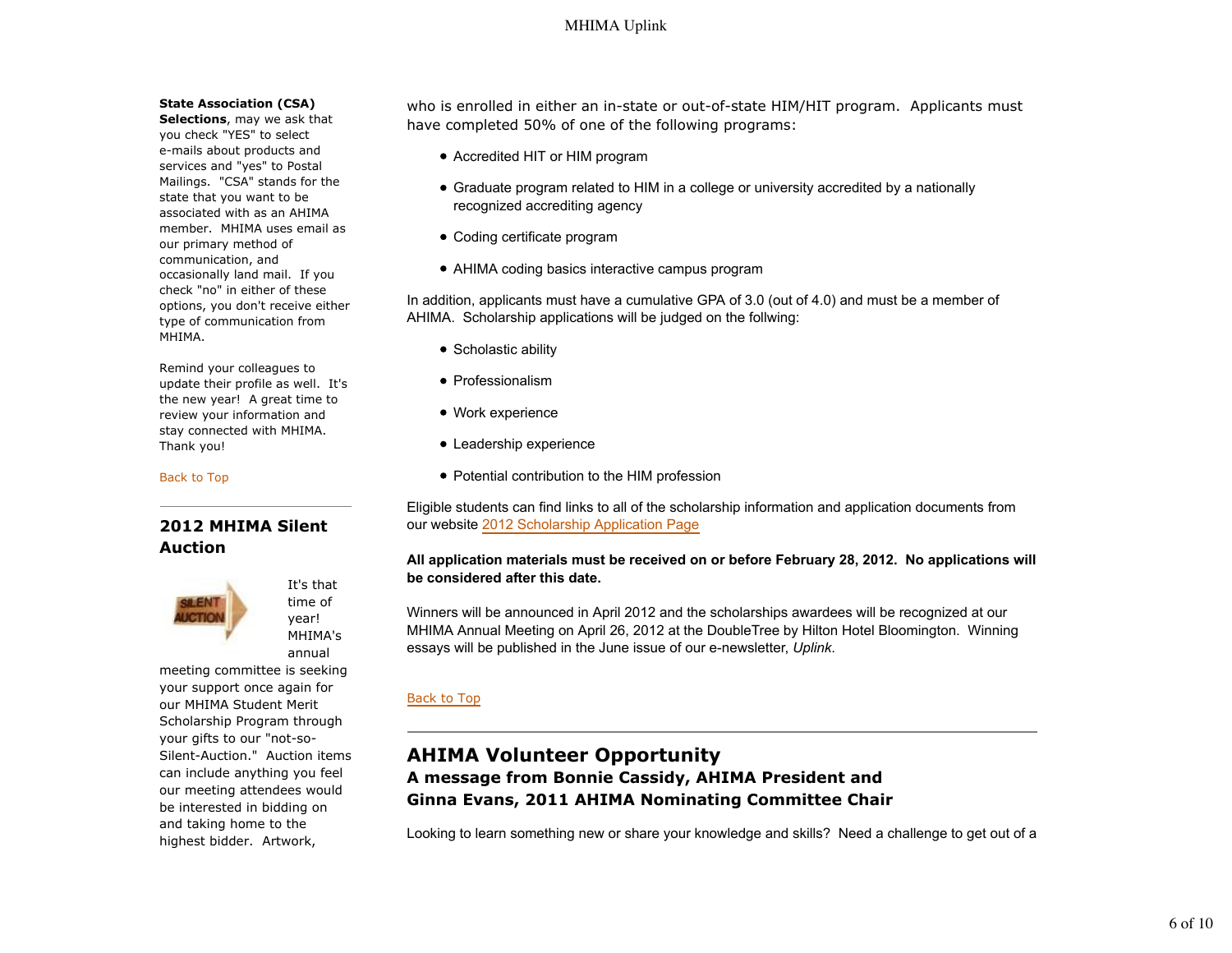jewelry, gift baskets, electronics, gift certificates, craft items, and much more! Gifts can be contributed from individuals, from a group of colleagues, and from our vendor exhibitors. All proceeds benefit our MHIMA Student Merit Scholarship Fund.

Again this year, the Silent Auction will be open right after lunch on Wednesday through 6 pm on Thursday. More time to browse, more time to bid! Quoting a past MHIMA President, "Remember, this is a fundraiser, so bid with enthusiasm!"

Now is a great time to begin thinking about what you'd like to gift to our Silent Auction. Let us know about your gift by contacting MHIMA's Executive Director. Bring your gift to the Annual Meeting Registration Desk no later than Thursday morning, April 26th.

Let's make this year's auction proceeds the largest ever!

#### Back to Top

### **MHIMA Job Bank**

Are you seeking a job? Are you an employer looking for a potential employee? Is your

workplace rut? Consider volunteering for AHIMA. This could be a rewarding experience and there are many opportunities available.

AHIMA is seeking qualified active members to fill the roles of AHIMA President-Elect and three Directors for the Board of Directors. Additionally, three Commissioner positions are available for the Commission on Certification for Health Informatics and Information Management (CCHIIM). CCHIIM's open positions for the 2012 election are for a Privacy Professional, HIA Educator, and CCS-P Professional. Nominations for President-Elect, the Board of Directors and CCHIIM are due **January 31, 2012**. All positions have three-year terms beginning January 1, 2013.

Members can volunteer for an AHIMA elected position by submitting your application through the Application to Serve web page no later than January 31, 2012. Applications must be submitted online to be accepted.

Before you fill out the application, be sure to take the Volunteer Leadership Core Competencies Self-Assessment which outlines the skills and abilities required for AHIMA volunteer leadership positions. This self-assessment explains the core competencies for all volunteers and specifies additional competencies for director, commissioner, and committee chair roles. Descriptions, duties, and qualifications can be found through the Application to Serve web page. Select "Elected Groups" to submit your application before January 31, 2012.

You are encouraged to join the many AHIMA volunteers who invest their time and reap the rewards. Gain recognition as a national association leader, help recruit new professionals, and show your commitment to our HIM profession.

#### Back to Top

# **CCS and CCS-P Earn NCCA Accreditation**

AHIMA reports that our Certified Coding Specialist (CCS) and Certified Coding Specialist - Physician Based (CCS-P) certification programs have recently earned accreditation from the National Commission for Certifying Agencies (NCCA). According to AHIMA, this formal recognition of the quality of AHIMA's certification programs establishes AHIMA as the HIM organization setting the bar for the profession through accreditation, and futher validates the high value of AHIMA credentials to both employers and individuals.

AHIMA is part of an elite group of only 100 organizations that have received and maintained NCCA accreditation. The process involves a comprehensive evaluation of the certifying agency; characteristics of the certification program; information required to be available to applicants, certificants and the public; and recertification intiatives of the certifying agency. To maintain NCCA accreditation, certification bodies like AHIMA must consistently adhere to a set of requirements and procedures that ensure quality, openness and due process.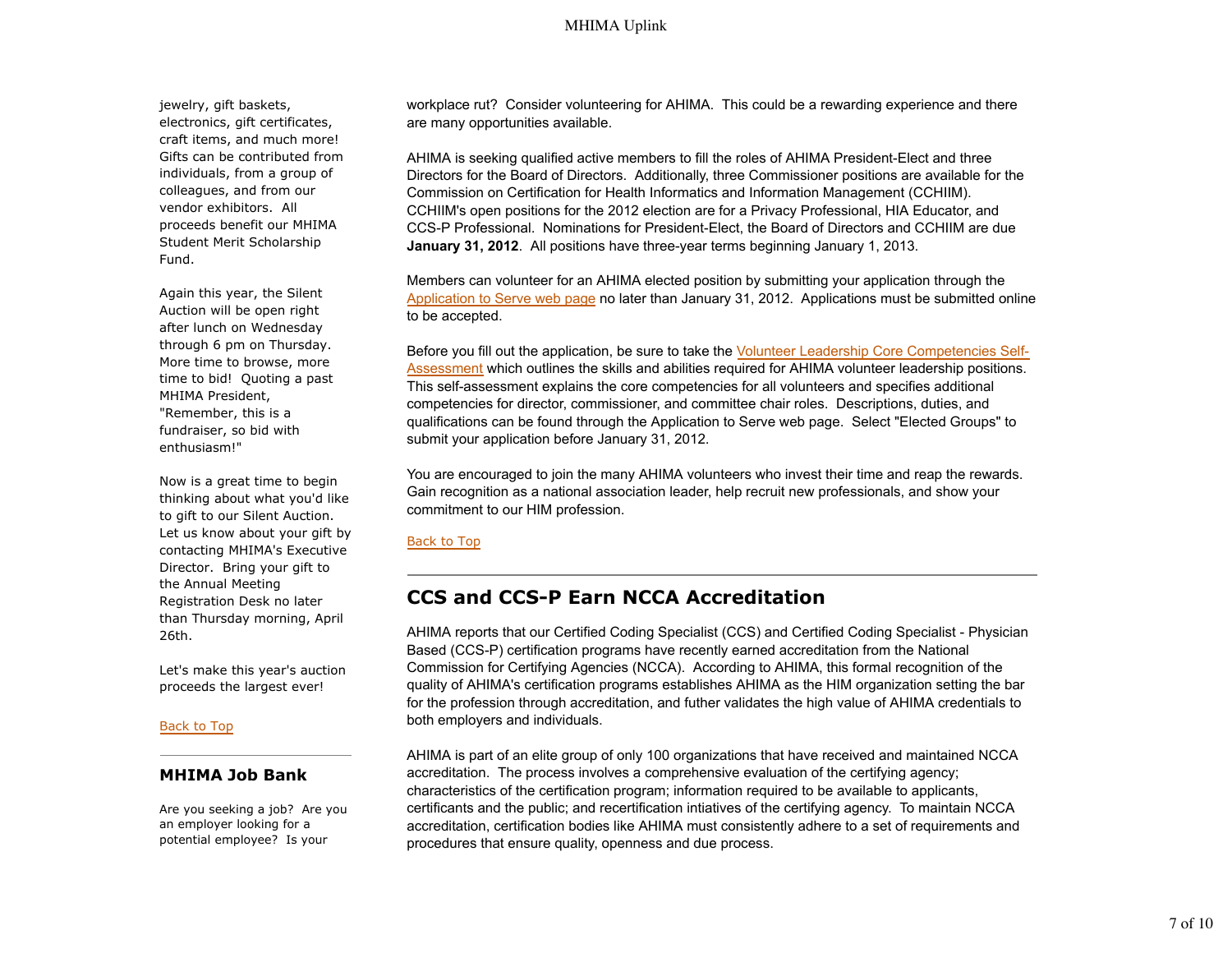facility looking for someone with a skill set of MHIMA members?

Be sure to check out the MHIMA Job Bank Network on our website, which continues to be very popular. New positions are posted on a regular basis. On the Job Bank page, you'll find information about registering as a "job seeker" or as an "employer." Check us out often!

**Job Seekers:** There is no fee to register.

**Employers:** Job posting fees are very reasonable and position postings are open to everyone visiting our Job Bank as a job seeker. E-blasts of job announcements are available for purchase and reach a targeted audience of MHIMA members who receive emails.

Click here to visit the MHIMA Job Bank.

Back to Top

## **MHIMA Member Spotlight**

Greetings from the Marketing and Communications Committee!

Starting in February, we want to begin highlighting some of our MHIMA members as a fun and interesting way to get to know our diverse and multi-talented group. Please

send names of individuals you

AHIMA now offers a total of five (5) NCCA-accredited certification programs, with the CCS and CCS-P joining the Certified Coding Associate (CCA), Registered Health Information Technician (RHIT) and Registered Health Information Administrator (RHIA).

Do you hold these credentials? MHIMA encourages you to wear them proudly!

Back to Top

# **Update on CDIP, CHDA and CHPS Credentialing from AHIMA**

According to AHIMA, more than 250 individuals have already registered for the new **Certified Documentation Improvement Practitioner (CDIP)** credential. If you are in this group and successfully pass this credentialing exam, you can join more than 250 of your peers who will be the first to earn AHIMA's new CDIP credential. This certification distinguishes clinical documentation practitioners as knowledgeable, and competent to provide guidance relative to clinical documentation in the patient's health record, thus promoting the HIM professional overall. For details, visit the CDIP certification web page.

AHIMA has also announced revised eligibility criteria for both the Certified Health Data Analyst (CHDA) and Certified in Healthcare Privacy and Security (CHPS) exams.

If you have looked into taking either the CHDA or CHPS exams, and were disappointed to find that you didn't meet the eligibility requirements, it's time to look again. AHIMA's Commission on Certification has recently revised the eligibility criteria for both exams. As of January, 2012, a broader population of health information professionals can qualify, based on education and years of job experience. The criterion can be found on the AHIMA credentialing web page.

Back to Top

# **MHIMA 2011 Legal Reference Manual**

Do you have legal HIM questions? Do you wish there was a convenient reference you could have on your desk to answer many of them? The 2011 MN Legal Reference Manual on CD is ready to help you and is available for purchase!

The manual is a great resource for everyone in the field of HIM, regardless of your work setting. It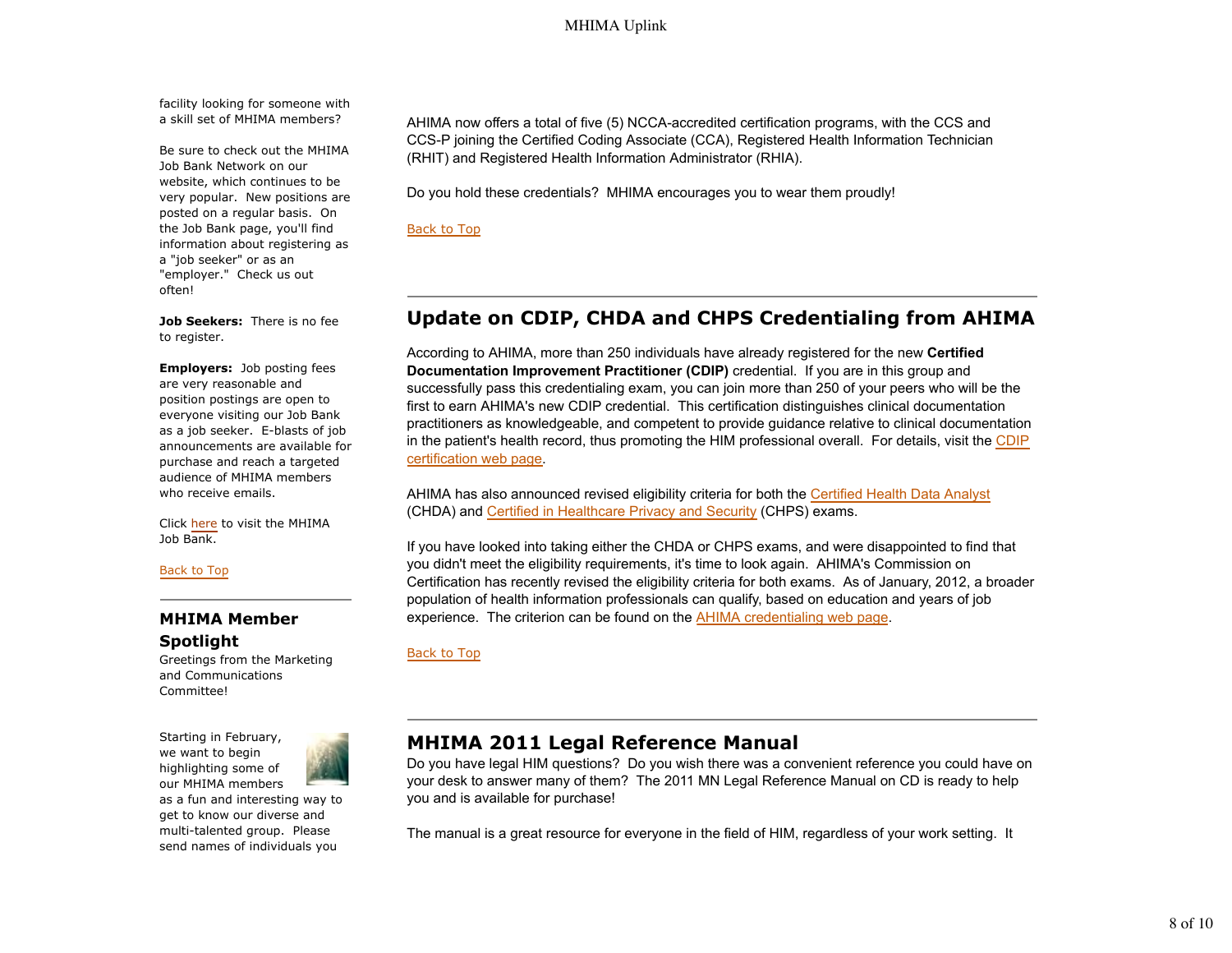would like to know more about, or volunteer yourself to "be in the spotlight" in our monthly e-newsletter.

Criteria for suggested individuals might be, but is certainly not limited to:

New MHIMA member New to active involvement with MHIMA MHIMA member with an interesting or unique job

Forward your suggested name(s) to Jon Cloutier or Amanda Maas.

Back to Top

# **Stay Up-to-Date with MN e-Health**

If you aren't receiving the weekly electronic MN e-Health Update newsletter, consider signing up for it. This publication, from the MN Department of Health, keeps you current with issues related to e-health, including HITECH, Meaningful Use, Privacy & Security and others. You'll also find links to e-Health resources available for your use. To subscribe, click here.

#### Back to Top

# **MHIMA Promotional Items**

It's that time of year to show your MHIMA cheer and keep

pertains to all areas of HIM. Various chapters include topics such as health care records, record retention and storage, reporting requirements, legal proceedings and requests, disclosure of health information and patient access, consents, behavioral health records, long term care records, home care and hospice records, ambulatory care records, risk management, HIPAA, research, and medical identity theft. Feel confident in your research and decision making using MHIMA's MN Legal Reference Manual.

The co-chairs of our MN Legal Reference Manual committee are Andrea Heikkinen, RHIA, and Susan Schanno-Foss, RHIT. Email questions pertaining to the Manual or suggestions for improvements in the next edition (coming in 2013) to both Andrea and Susan.

Attention Students: MHIMA supports students of HIM and offers a special discounted rate for AHIMA students who want to purchase the legal reference manual.

MN Legal Reference Manual pricing: \$150 MHIMA/AHIMA members (from sales tax-exempt organizations) \$200 non-members (from sales tax-exempt organizations) \$90 student members of AHIMA with MN as their designated state and enrolled in a tax-exempt educational program

Individuals ordering from organizations who are not MN sales tax-exempt will be charged MN sales tax in addition to the prices listed above. Tax-exempt organizations must have a copy of their MN sales tax exemption form on file in the MHIMA Executive Director office.

For more information and to order, click here.

### Back to Top

## **MHIMA Coding Roundtable Tool Kits**

The MHIMA Coding Roundtable Committee has developed a number of "tool kits" for use by MHIMA members to support coding education and discussion in your facilities and at your regional meetings. All are available on the Coding & Data Quality button on our website.

If there is a tool kit topic that you'd like to see developed, please let Vicki Chelf or Patti Collins Smith know. They are the 2011-2012 Coding Roundtable Chairs for MHIMA.

If you have general coding questions, you are encouraged to use AHIMA's Coding CoPs to post those questions. There's a general coding CoP community for coders as well as several for specific coding areas. These CoPs are a great resource for submitting coding questions and participating in the discussion threads surrounding the questions of others. To participate in these CoPs, click here.